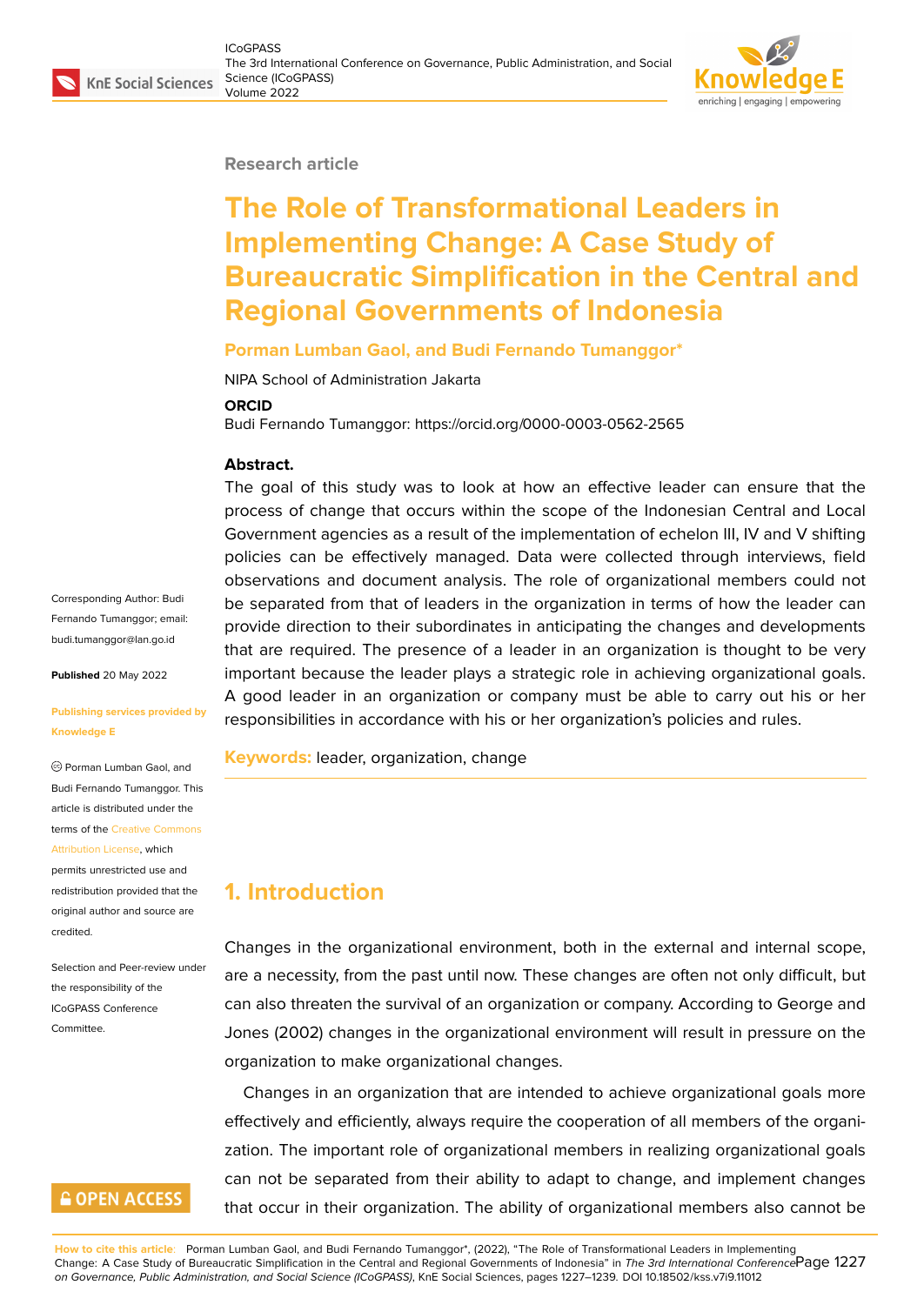**KnE Social Sciences** 



separated from the role of leaders in the organization, in terms of how the leader can provide direction to his subordinates to anticipate changes and developments needed. The existence of a leader in an organization is felt to be very important, because the leader has a strategic role in achieving organizational goals. The leader of a good organization or company must be able to carry out his leadership in accordance with the policies and rules that have been determined and outlined in his organization.

Changes driven by new policies rolled out by the government in the Circular (SE) of the Minister of PAN and RB Number 392 of 2019 concerning Strategic and Concrete Steps to Simplify Bureaucracy, to transfer echelon III, V and V positions to functional positions ultimately lead to changes instead of only related to the method or way of working but also to the work culture in all government agencies, both at the central and regional levels. Various reactions emerged from civil servants in the central and local government circles regarding this policy, whether they rejected it or accepted it. In an effort to implement this policy of bureaucratic simplification, it is necessary to be very careful so as not to cause turmoil and rejection.

In the context of this change, the role of the leader becomes important in ensuring the process goes well and does not give rise to much resistance or resistance. Of the many challenges that leaders usually face, managing change is one of the most difficult.

According to Kreitner and Kinicki (2010), the leadership role, which is able to convey the company's vision and mission, has a positive ability to influence, and direct subordinates to achieve the company's vision and mission, and is able to provide enthusiasm and enthusiasm for work, is indeed very necessary in these times. new management changes and transitions. The involvement of a leader in changing company management requires his subordinates to not only do work as a responsibility, but also as a form of voluntary and organizational commitment in achieving the company's vision and mission.

Leadership becomes an important issue in organizational change situations, because leadership itself is a process that influences a number of people to achieve certain goals. Leadership and adapting to changes are the biggest challenges today for a leader. The role of a leader in human relations is closely related to the leadership style he displays. A leader is expected to display a leadership style in all situations depending on conditions and situations and to which subordinates.

Leaders who are able to convince their subordinates of the importance of change for an organization will certainly be able to increase the willingness or organizational commitment of their subordinates to make changes, even though change does not always give positive and pleasant results. So important and central is the position of a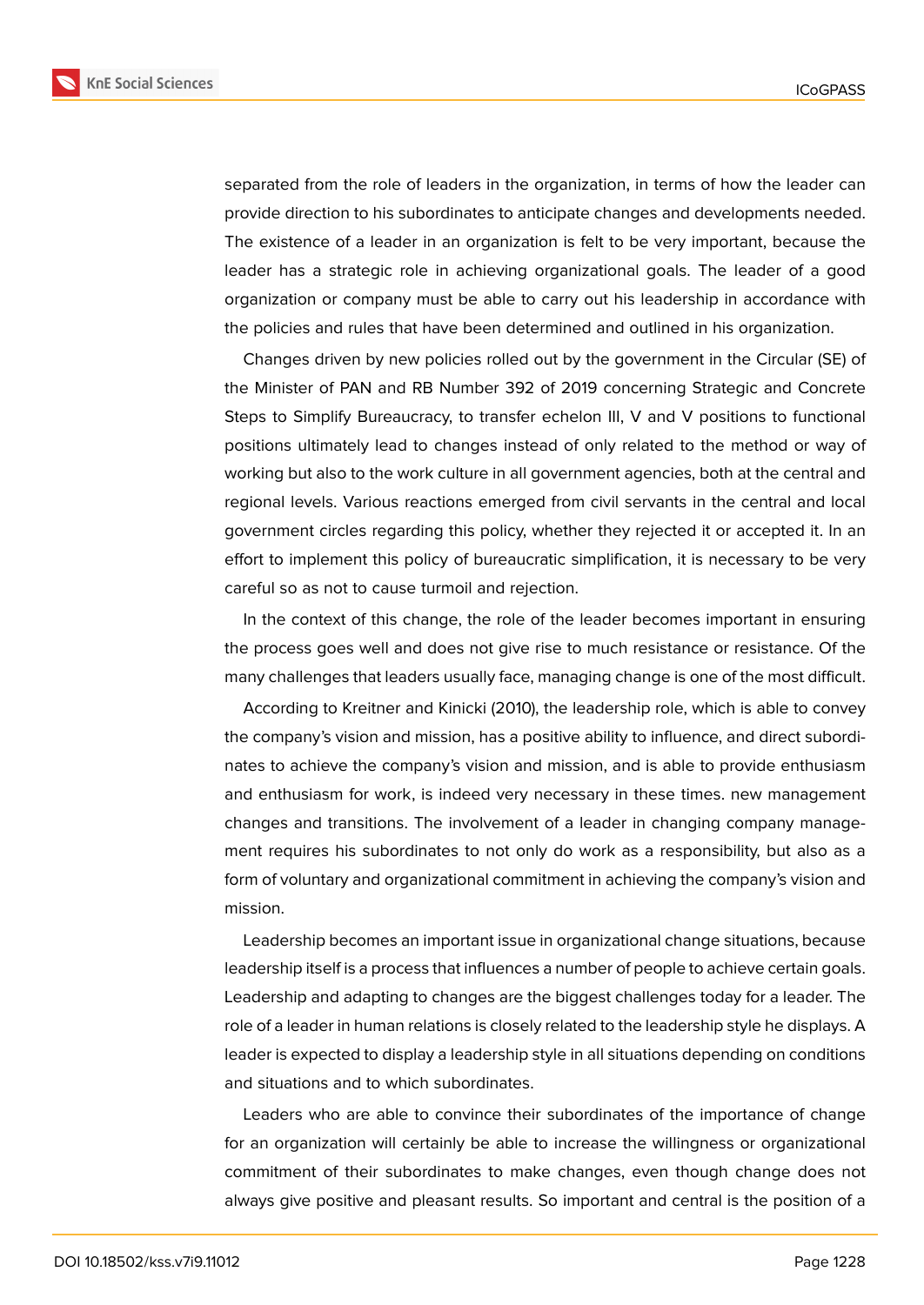

leader in ensuring a change process goes well, urges the author to examine how the role of an effective leader in ensuring the process of change that occurs in the scope of central and local government agencies as an effect of the implementation of echelon III, IV and V shifting policies .

#### **Change Leadership Towards Organizational Change**

The role of the leader is needed in an organization, especially its role in helping the organization in the change process. Many definitions of leadership, (Rauch & Behling, 1984) suggest that leadership is the process of influencing the activities of an organized group to achieve a goal. Richard L. Daf (2005) defines leadership (leadership) as an influence that relates between leaders and followers (followers). Meanwhile, according to Schein (1992), leadership is the ability to get out of the old culture to start a more adaptive change process. From the various definitions above, it can be concluded that leadership is a process of influencing others to change the old culture to a new culture in order to achieve organizational effectiveness and success.

Bass and Riggio (2006) assert that historical researchers, politicians, scientists, and sociologists have long recognized leadership as a socially reciprocal relationship between leaders and followers. The role of a leader is crucial for the growth and survival of an organization. Kreitner and Kinicki (2010) add that leadership is a process of social influence that also seeks the voluntary participation of subordinates and the process of interaction between leaders and subordinates in an effort to achieve organizational goals. MacFarland (2008) mentions that there are three ways for a leader to influence his subordinates in an organization, namely through: (a) strategy creation and adjustment, (b) striving for execution of company strategy, and (c) optimizing human resource capacity.

Bass & Avolio (1990) suggested that the more appropriate leadership style to lead a company or organization in the process of change is transformational leadership style, when compared to transactional leadership.

Research on the dimensions of transformational leadership was initially conducted by Bass and Avolio (1987, in Emery and Barker, 2007), who explained that transformational leadership is a behavioral process consisting of three dimensions, namely:

1. Charisma: related to how followers act in accordance with what the leader wants and does. They place great trust in their leader's decisions as a shared mission, support the values the leader gives and adopt, and form a strong emotional bond with the leader.

2. Intellectual stimulation: in this case the transformational leader encourages his followers to question and change the old ways or approaches they use in their work so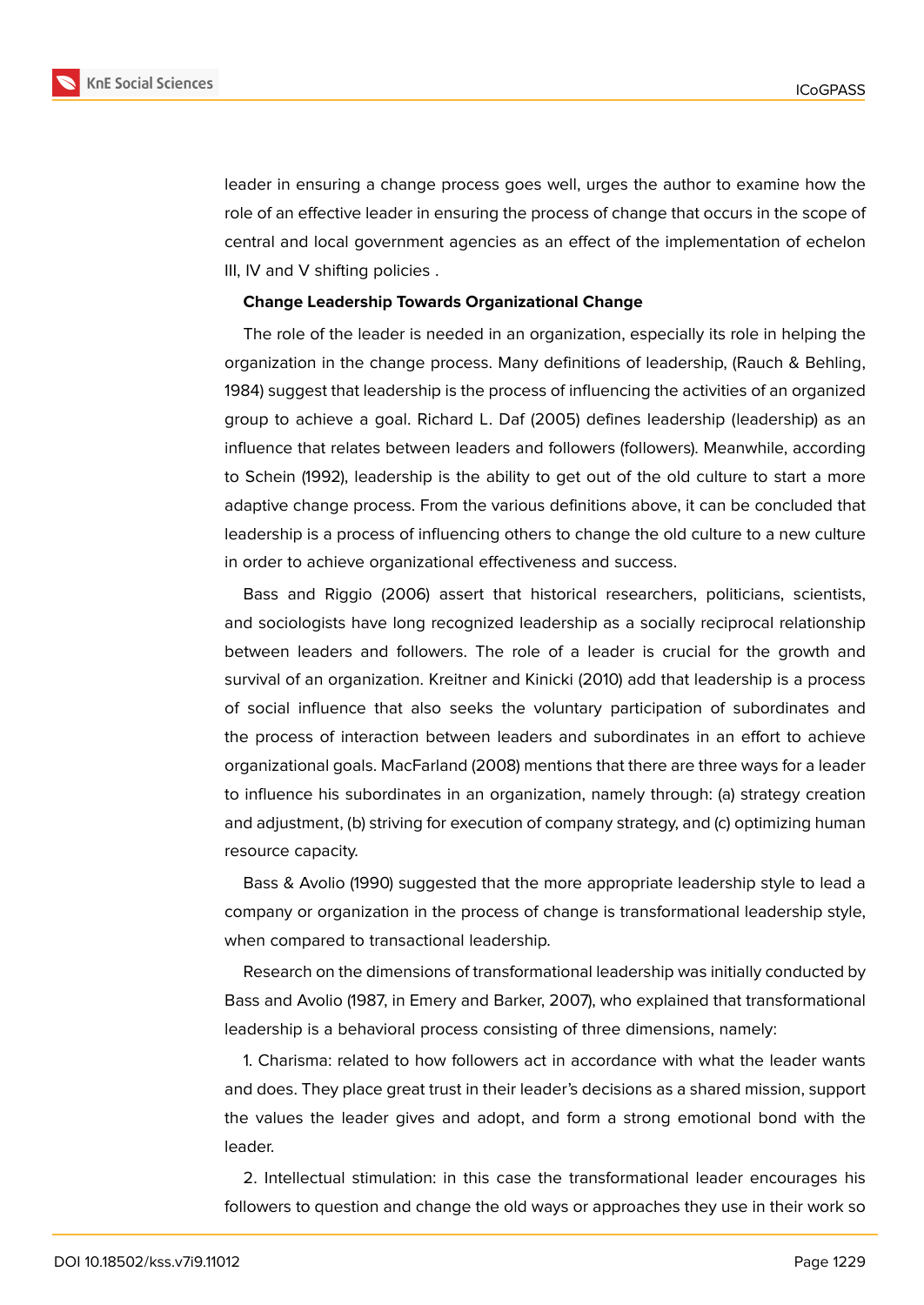

that they are encouraged to think creatively and innovatively and do their work more optimally.

3. Individualized consideration: a transformational leader usually tends to show his attention to the individual needs of his followers and takes various approaches, such as mentoring his followers in increasing the perspective of their needs and goals.

In further research and development, Bass and Riggio (2006) added two more dimensions from the previous three dimensions of transformational leadership, but did not include charisma as a dimension of transformational leadership, namely:

1. Idealized influence: a transformational leader sets an example and acts as a positive role model in behavior, achievement, and commitment to followers. Leaders are admired, respected, and trusted by their followers. Subordinates tend to identify with their leader. Leaders are very concerned about the needs of their subordinates, take joint risks, only use their power when needed and do not use it for personal gain, provide a vision and sense of mission to their subordinates, and instill a sense of pride in their subordinates. Through such influence, subordinates will have respect, admiration, and trust in their leaders so that they will want to do the same as their leaders.

2. Inspirational motivation: leaders motivate and inspire their subordinates by communicating high expectations and hard and clear work challenges, using various symbols to focus efforts and actions, and expressing important goals in simple ways. The leader evokes a spirit of teamwork, enthusiasm and optimism among co-workers and subordinates.

From the explanation above, it can be concluded that a transformational leader usually tends to prioritize emotional relationships in interacting with his employees. In other words, the emotional connection that exists in this leadership is more personal, so that employee awareness will grow because the employee feels cared for and he will also support or trust his leader and himself. The values that have been embedded in an organization will greatly affect its employees in working and making decisions at work. Through an emotional relationship, a person who feels that his or her values are similar to the organizational values instilled by the leader will certainly find it easier to grow awareness that he or she is part of the organization.

#### **Organizational Change**

In an effort to recognize and understand organizational change theoretically, the author collects several definitions and concepts of organizational change according to scientists. According to Michel Beer (2000) change is choosing a different action than before, it is the difference that produces a change. Furthermore, according to Winardi (2005) organizational change is the act of switching an organization from current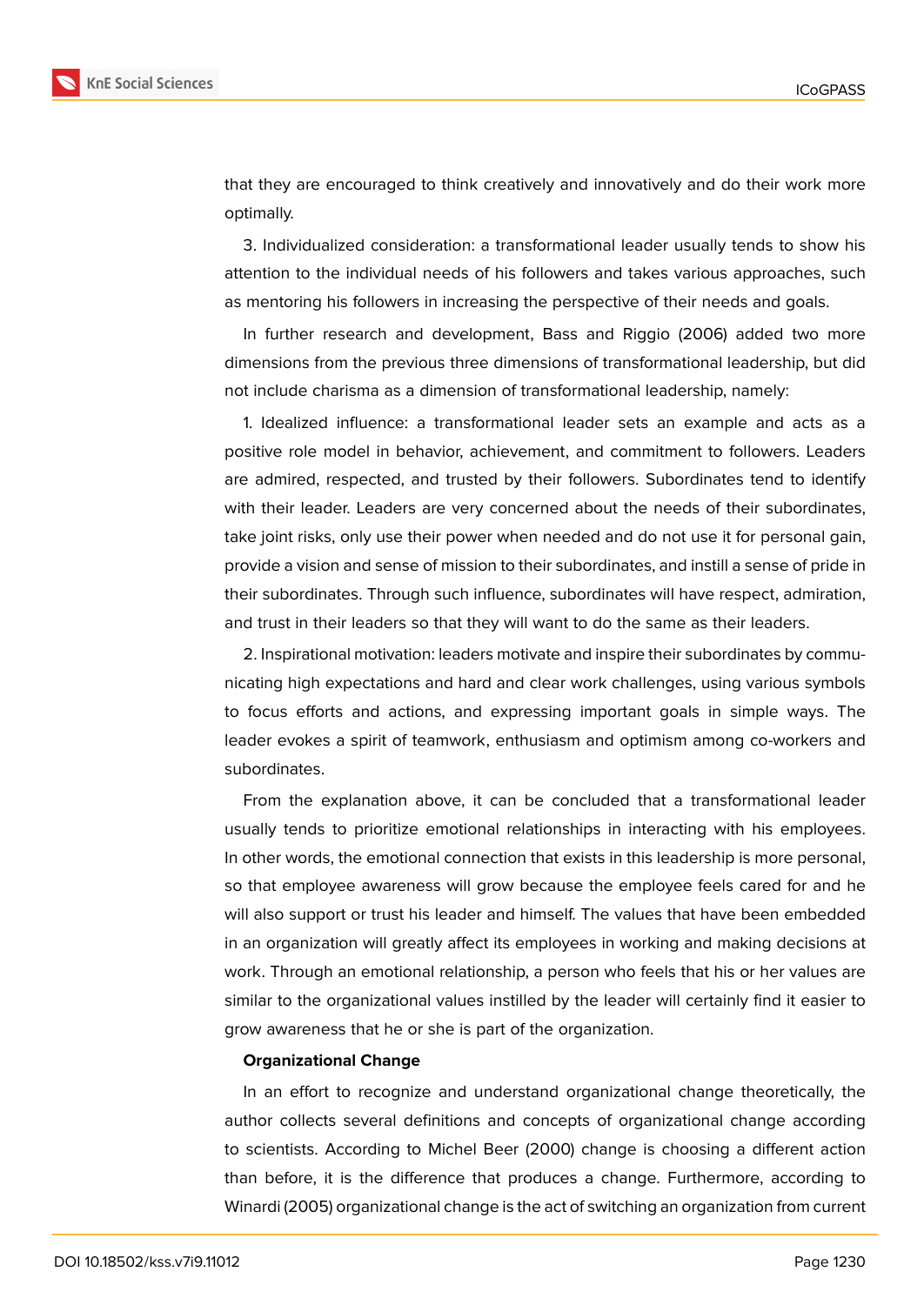

conditions to future conditions according to what is desired in order to increase its effectiveness.

From the several definitions of change above, the authors conclude that organizational change is a shift in actions taken to elements within an organization to increase organizational effectiveness towards a better direction than before. Change is part of human life and can also occur in a government organization.

There are at least 3 (three) actors of change who play a role in every change process, including:



**Figure** 1: Actors of Change.

Of the three actors of change, there are things that must be done by leaders so that these actors, drivers, and facilitators can become a tool used to manage change for the organization. According to Robbins (2003) there are several things that can be done to complete the change, namely:



**Figure** 2: Completion of Changes.

In managing change in an organization, a leader must have the keys to these elements. According to Cummings and Worley (2005) there are five key elements to actively managing change, namely:

Organizational change can be conceptualized simply based on three types of change according to Grundy (1993). The first type is referred to as "smooth incremental change"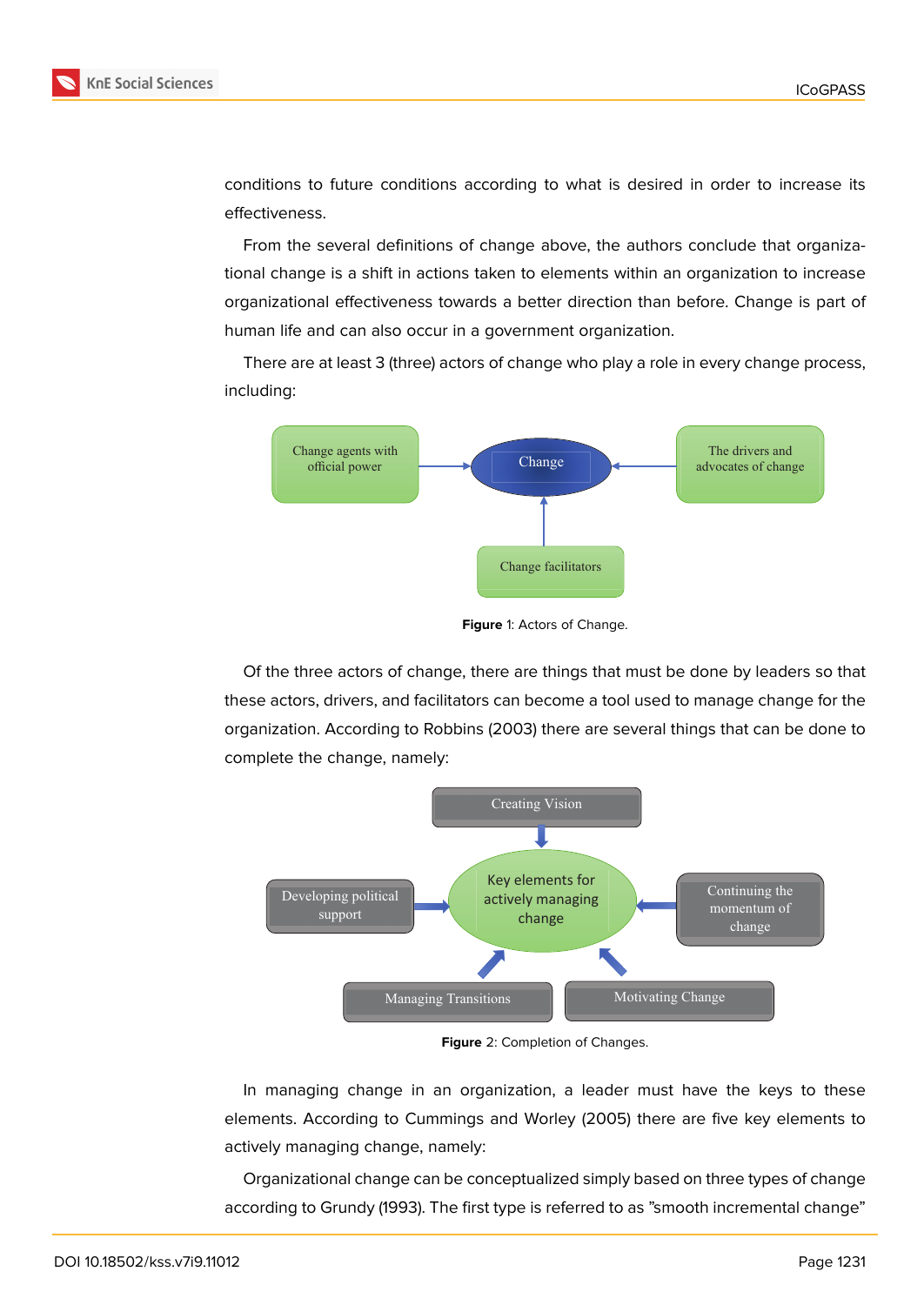

**Figure** 3: Key elements for managing change.

which is a change that takes place slowly and in a systematic and predictable way. The second type is referred to as "bumpy incremental change" which is characterized as a period of relative safety characterized by acceleration in the pace of change. The third type is "discontinuous change" which is defined as a very rapid change in strategy, structure or culture.

### **2. method**

This study used descriptive qualitative method. According to Sugiyono (2013:15) qualitative research is a research on descriptive research and tends to use analysis. Meanwhile Moleong (2007:3) also suggests that qualitative methodology is a research procedure that produces descriptive data in the form of written or spoken words from people and observable behavior. Kirk and Miller (in Moloeng, 2007:4) also assert that qualitative research procedures produce descriptive data in the form of written or spoken words from people or observable behavior. This study uses a qualitative method because the researcher/author considers the problems studied are quite complex and dynamic so that the data obtained from the informants is captured by a more natural method, namely direct interviews with the sources so that natural answers are obtained.

Data collection techniques in this study were carried out in several ways to collect complete data in order to objectively answer the problems found when conducting research. In-depth interview techniques and direct observation or observation are those used by researchers/writers using the help of interview guidelines to facilitate and focus the questions posed to the selected informants in this study. In this study, the researcher/author tries to determine the number of informants purposively with several criteria, which are determined by the following criteria: (a) their relevant expertise and experience regarding the object of this research; (b) the subject's full/active involvement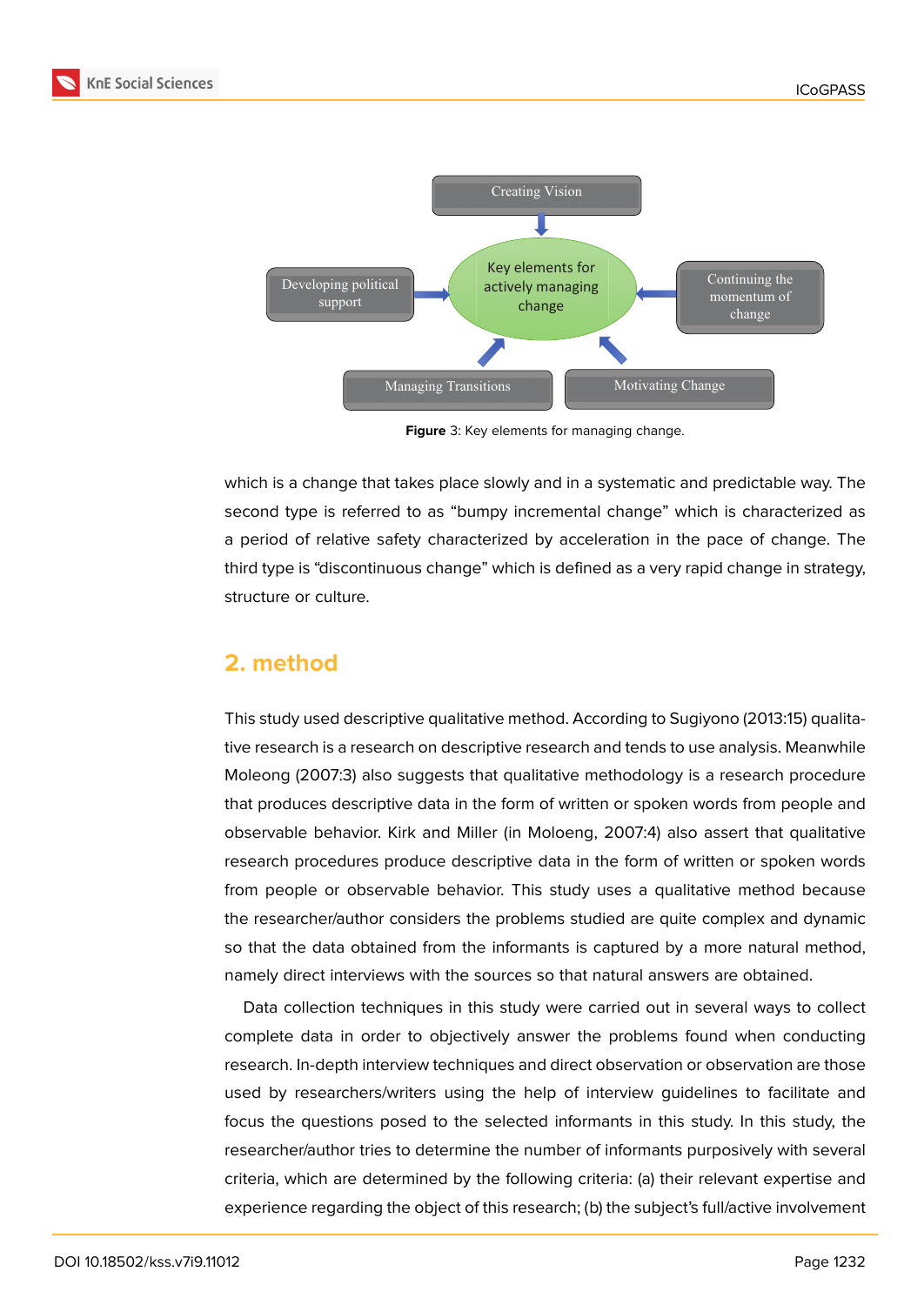![](_page_6_Picture_2.jpeg)

**KnE Social Sciences** 

in the environment or activities that are of concern to the researcher/writer; (c) Ease of access for researchers/writers. The key informants determined in this study were: Riau Provincial Government Officials, Yogyakarta City Government Officials and RB Ministry Officials. The locus of research is the Central Ministry (Kemenpan RB), and the Regional Government (Riau Province and Yogyakarta City).

In analyzing the data, the researcher uses descriptive analysis method, which is a technique of analyzing data by describing or describing the data that has been collected as it is, which is obtained from the results of interviews, field notes, and documentation, by organizing the data into categories, describing it into units. -units, synthesize, arrange into patterns, choose what is important and what will be studied, and make conclusions so that they are easily understood by themselves and others.

# **3. RESULTS AND DISCUSSION**

### **3.1. Result of Analysis with Head of Organizational Bureau of Riau Province - Regional Government**

The coordinating function in consequence is budget and facilities. And this simplification of the bureaucracy is normative (implementing the rules that have been passed down in the implementation of central government policies). Letter from the Ministry of Home Affairs on the problems faced in the regions (cutting positions). Have made working groups and experiences that are carried out in accordance with what will be carried out. His positions include functional positions and skills positions.

The stages of simplifying the bureaucracy in the Riau provincial government 2021, include:

a) Making SK team Simplification of the bureaucracy

b) Identifying and organizing administrative positions that are transferred to functional positions

c) Submit identification results to the Ministry of Home Affairs

d) Approval of the identification results of Administrative Positions to Functional Positions

e) Administration of appointments and inauguration.

The role of leadership is how to link each regulation at the center and in the regions. And the Governor is very responsive and plays an active role in regulations as well as in group communication in each region. The role of the Governor is also very important in changing the mindset. Problems in implementation in Riau province are regulatory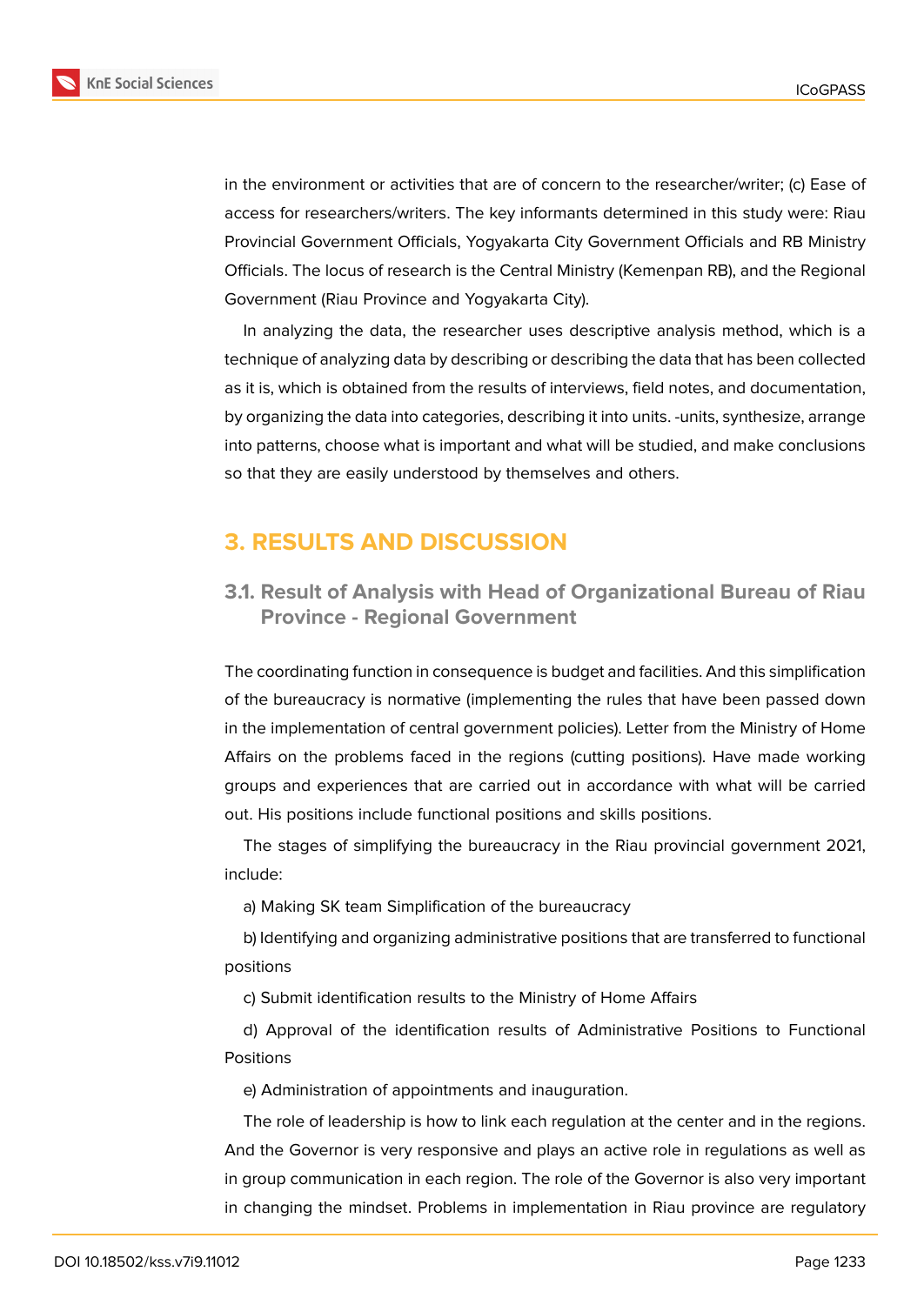![](_page_7_Picture_2.jpeg)

objections from the center (unclear regulation). The socialization has been carried out by the Head of the Personnel Sub-section through the Anjab group. Uniform default template from the center so that it can be executed (to replace structural names). Must pay attention to things that are crucial from the objective side in transforming positions, for example in terms of education.

Proposals and suggestions for Simplification of Bureaucracy from the Riau Provincial Government, namely:

1) In principle, the Provincial, District/City Governments agree to simplify the Bureaucracy as long as it is equipped with regulations, technical instructions or a Bureaucratic Simplification template prepared by the Ministry of Home Affairs as a guideline for implementation in the regions.

2) Which work units will be equalized as Functional Positions in the Provincial, Regency/City Governments.

3) Certainty in determining the level of office that will be carried out in simplifying the bureaucracy.

### **3.2. Results of Analysis with the Head of the Yogyakarta City Personnel and Human Resources Development Agency - Regional Government**

Socialization is still being carried out formally and implicitly already know. Considerations to become a Functional Position are take home pay and career development and Functional Positions consist of Career Positions and Professional Positions. Yogyakarta was appointed as a pilot project and became the strengths and weaknesses for the organization, one of which was a burden for the organization. Regarding simplification efforts, it has started through the Mayor's decision in the form of a Regional Regulation on Organizational or Institutional Changes.

This simplification policy is indeed necessary, but what is the need for it? So in making decisions about this policy must be careful. And will definitely experience a decrease in revenue due to regulatory changes, etc. So it must feel the interest and competence (assessment center). Regional affairs are very heterogeneous, while central affairs are very homogeneous (so that differences in affairs are very decisive). Must prepare how many Functional Positions must be prepared (currently 87 Functional Positions to accommodate 800 structural echelon IV people).

The decision of the Yogyakarta Provincial Government in implementing the simplification of its employee bureaucracy: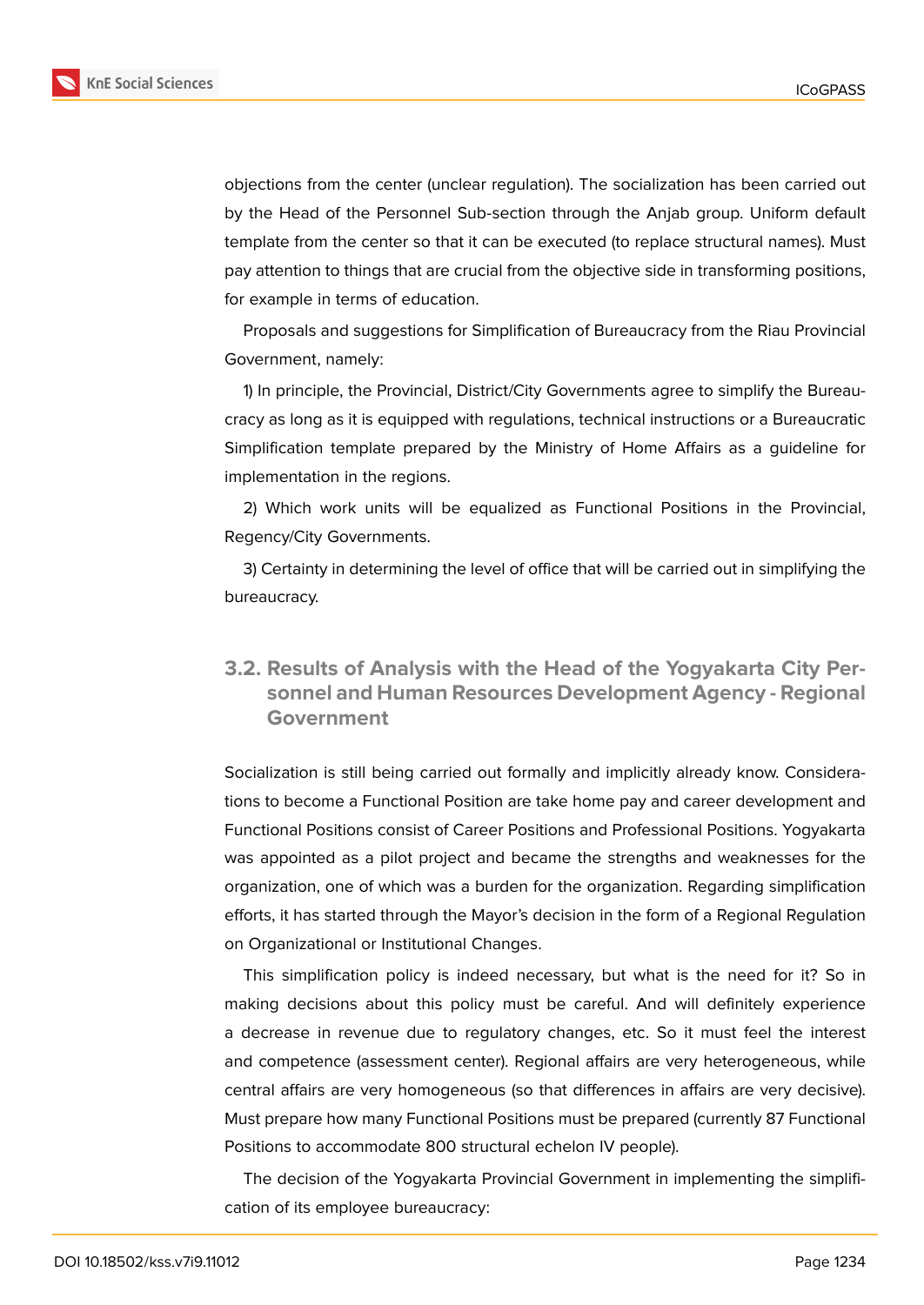![](_page_8_Picture_1.jpeg)

a) Will do this gradually (as long as it is available and according to interests and talents).

b) Simplification in Yogyakarta is only up to echelon IV

c) Analyzing what kind of performance or measure and only then can it be followed up

d) Will conduct a competency test at echelon IV and re-test at echelon III

e) This policy must still be carried out, but must still be carried out with caution and satisfy all parties.

f) Identifying and multiplying existing Functional Positions and adapting to the needs of Yogyakarta.

g) Must form a Job Analysis (Anjab) and reorganize.

h) The stages include forming a team, identifying and simulating.

i) The readiness of the central government in implementing the readiness of its agencies and supervisors.

**3.3. Results of Analysis with the Assistant Deputy for Career Management and Human Resources Talent of the Ministry of Administrative and Bureaucratic Reform -- Central Government**

Simplification of bureaucracy for local government and central government. The Presidential Instruction must be implemented immediately, but the instruments need to be prepared. If the central government has implemented the President's instructions on simplifying the bureaucracy (about 40 thousand positions). If the local government becomes the domain of the Ministry of Home Affairs. And substantially everything is in order, it's just a matter of management. How to get the Minister of Pan Rb to delegate authority to the Ministry of Home Affairs, one of which is in the determination of positions (KemenpanRB recommendations).

Solutions to problems that arise and lead to demotivation, confusion in the work process and the fulfillment of the performance of officials who are transferred to functional officials have been sought by the KemenpanRB as an example of a policy of providing additional roles as coordinators and sub-coordinators to create a balance in terms of income and facilities obtained and the policy of 25% Credit Score incentive for new Functional Positions is also given to the transferred structural officer ( JA). In addition to this, the steps taken at the KemenpanRB in the initial process of implementing this policy are to organize the organization and identify the appropriate type of functional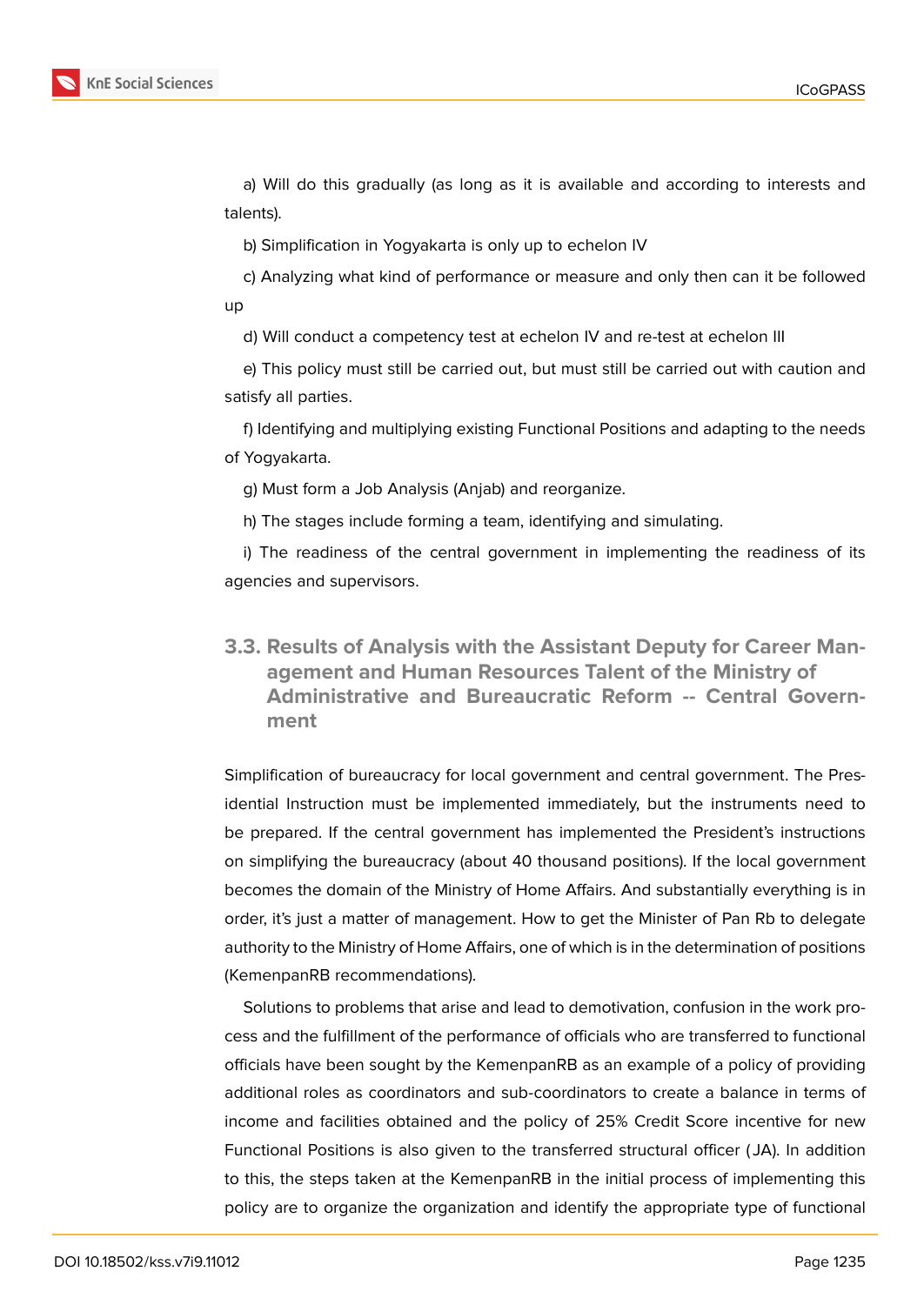![](_page_9_Picture_1.jpeg)

position to later be transferred from the existing structural administrator and supervisory positions to make it easier for the official to collect his Functional Position Credit Score. This policy has been implemented at the KemenpanRB and so far it can be said that the implementation process of this policy can run well and smoothly.

![](_page_9_Figure_4.jpeg)

**Figure** 4: The role of leaders in building a dynamic bureaucracy.

In implementing this policy, it is necessary to build an attitude or mindset that this is a momentum that should be considered as an attitude from the State to facilitate career development and ASN competencies, not to reduce what is currently available or obtained. Indeed, with the career development policy implemented through the transformation of JA to JF, there needs to be an effort from ASN to improve competence, especially with the process and demands of a new job or position that emphasizes expertise or competence.

![](_page_9_Figure_7.jpeg)

**Figure** 5: Implementation of Leadership in organizational change.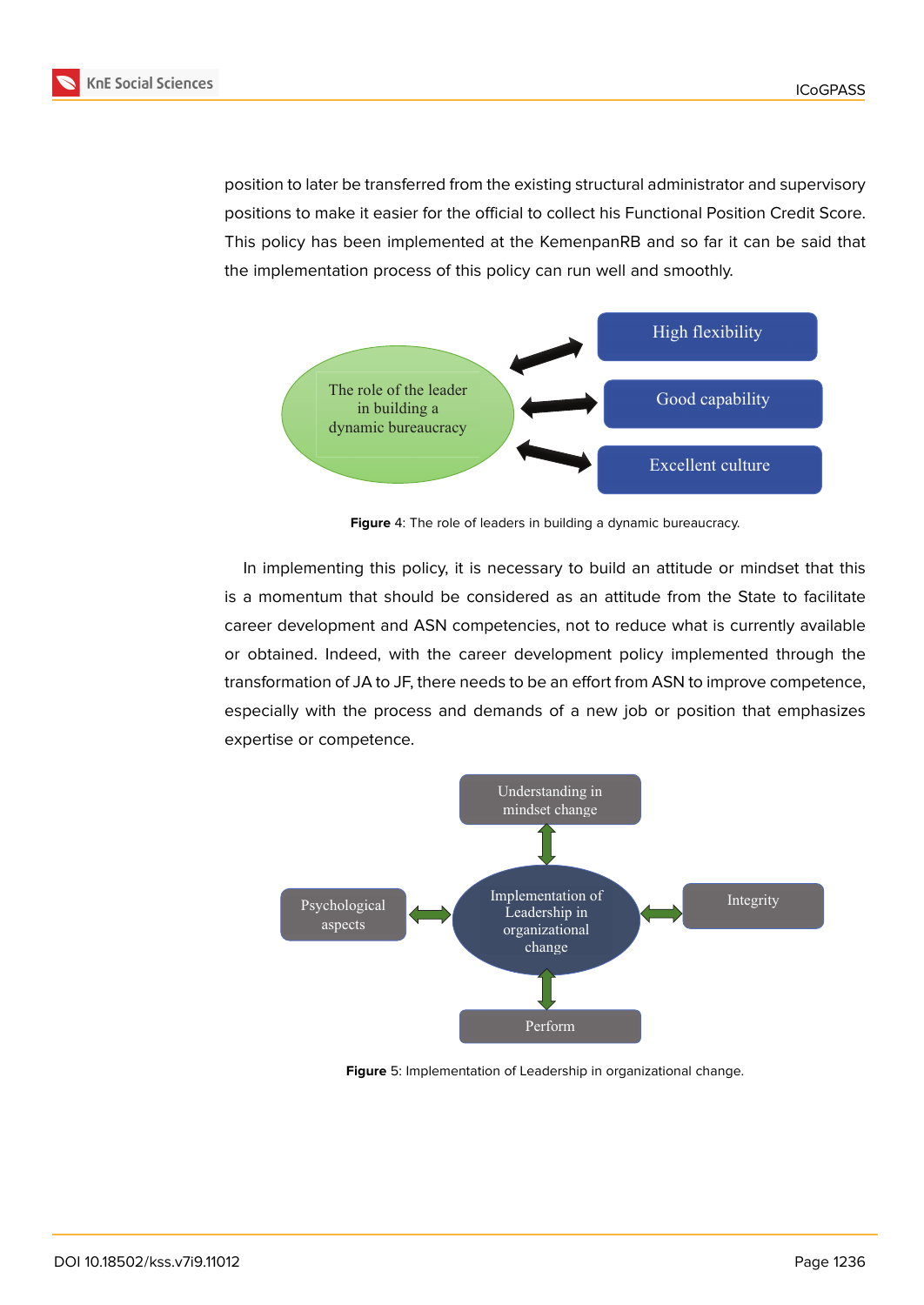![](_page_10_Picture_2.jpeg)

# **4. CONCLUSIONS**

### **4.1. Conclusion**

The coordinating function in consequence is budget and facilities. The role of leadership is how to link each regulation at the center and in the regions. Problems in implementation in the regions are regulatory objections from the center (unclear regulations). the leader's decision is in the form of a Regional Regulation decision regarding Organizational or Institutional Changes. Readiness of the central government in implementing the readiness of agencies and their coaches

The role of transformational leaders in carrying out changes and career development from an Administrator ( JA) position to a Functional Position ( JF) has been carried out and with good intentions and intentions. In implementing this policy, it is necessary to build an attitude or mindset that this is a momentum that should be considered as an attitude from the State to facilitate career development and ASN competencies, not to reduce what is currently available or obtained.

Substantial simplification of the bureaucracy, not only limited to structure, but also aspects of work culture and innovation. The role of the leader in building a dynamic bureaucracy, among others: High flexibility, good capability, and superior culture. The steps taken in the initial process of implementing this policy are to organize the organization and identify the appropriate type of functional position to later be transferred from the existing structural administrator and supervisory positions so as to facilitate the official later in collecting Credit Scores in his Functional Position. The steps in implementing change, namely: a) Understanding in changing mindsets, b) Integrity, c) Psychological aspects, and d) Must perform.

### **5. Recommendation**

After analyzing the interviews and observations, several recommendations can be made as follows:

a) There needs to be an increase in competence, especially with the process and demands of a new job or position that emphasizes expertise or competence

b) There is a need for organizational structuring and identifying what positions are achieved

c) It is necessary to strengthen organizational communication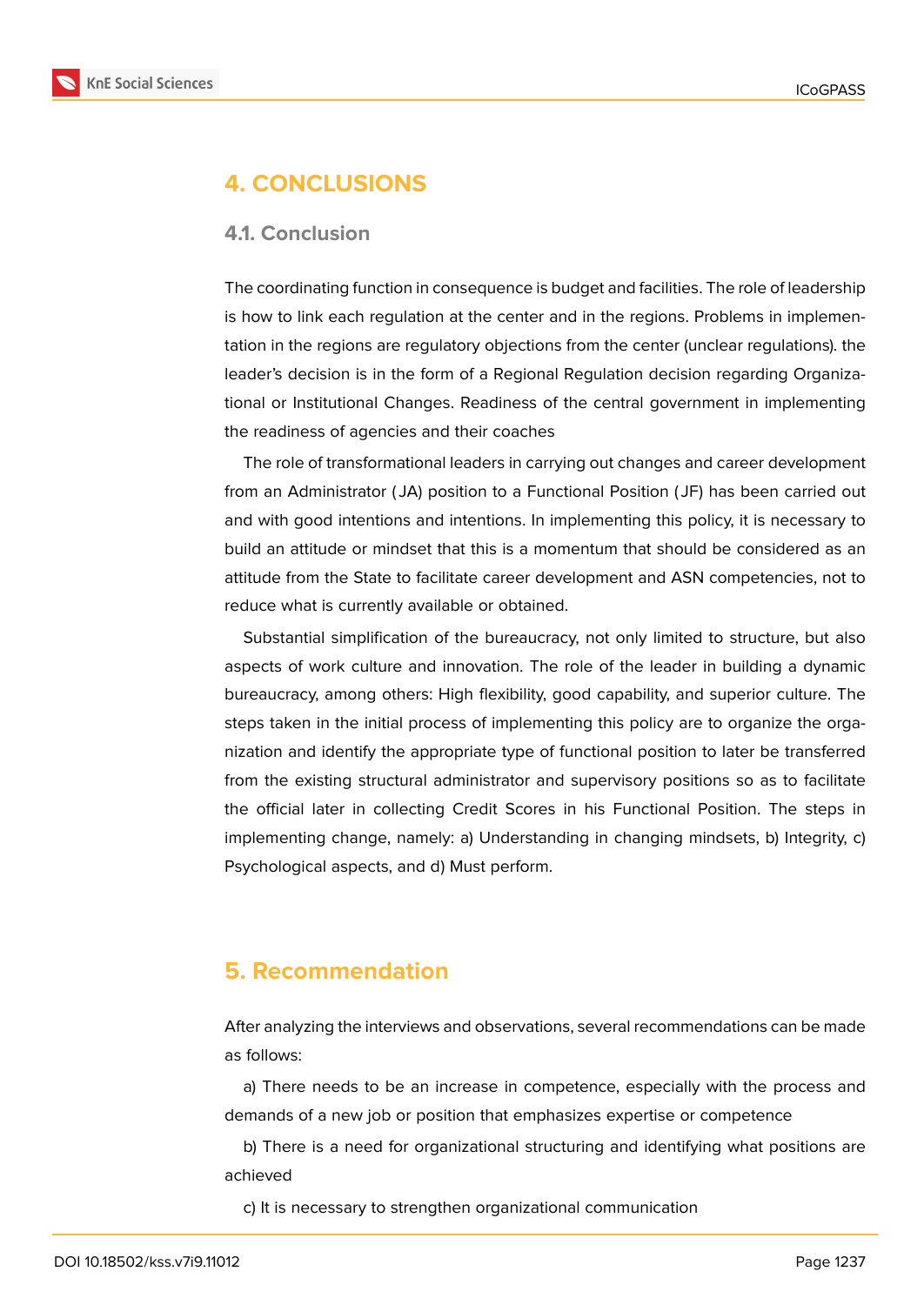![](_page_11_Picture_1.jpeg)

d) The role of academics is very much needed in providing strategic recommendations in implementing policies that will be smoother and easier later in the Ministries, Institutions and Local Governments

# **6. Acknowledgment**

We wish to gratefully acknowledge the main supporter of this research, Rector the NIPA of School Polytechnic Administration Jakarta, Nurliah Nurdin, and our collague to support our participation on The Third International Conference on Governance, Public Administration, and Social Science (ICoGPASS). All authors contributed substantially to the methods, intellectual content of the review, and writing and finalisation of the manuscript. All authors read and approved the final manuscript.

### **References**

- [1] Sudrajat A. Pemetaan kebutuhan jabatan fungsional dalam rangka percepatan pembangunan. Jakarta: Deputi bidang kajian dan inovasi manajemen ASN – LAN; 2019.
- [2] Hadiati SWK. Membangun profesional ASN melalui jabatan fungsional. Jakarta: Komisioner KASN; 2019.
- [3] Undang Undang nomor 5 tahun 2014, tentang aparatur sipil negara.
- [4] Peraturan Pemerintah nomor 70 tahun 2015, tentang JKK, dan JKm bagi pegawai aparatur sipil negara.
- [5] Peraturan Pemerintah nomor 11 tahun 2017 tentang manajemen aparatur sipil negara.
- [6] Peraturan Pemerintah nomor 49 tahun 2018 tantang manajemen pegawai pemerintah dengan perjanjian kerja.
- [7] Peraturan Pemerintah nomor 30 tahun 2019, tentang penilaian kinerja pegawai negeri sipil.
- [8] Surat Menteri Dalam Negeri no 130/13988/SJ, hal penyederhanaan birokrasi pada jabatan administrasi di lingkungan pemerintahan kabupaten/kota.
- [9] Surat Menteri Dalam Negeri no 130/13989/SJ, hal penyederhanaan birokrasi pada jabatan administrasi di lingkungan pemerintahan provinsi.
- [10] Surat Menteri Dalam Negeri no 130/14106/SJ, hal tindaklanjut penyederhanaan birokrasi pada jabatan administrasi di lingkungan pemerintah daerah.